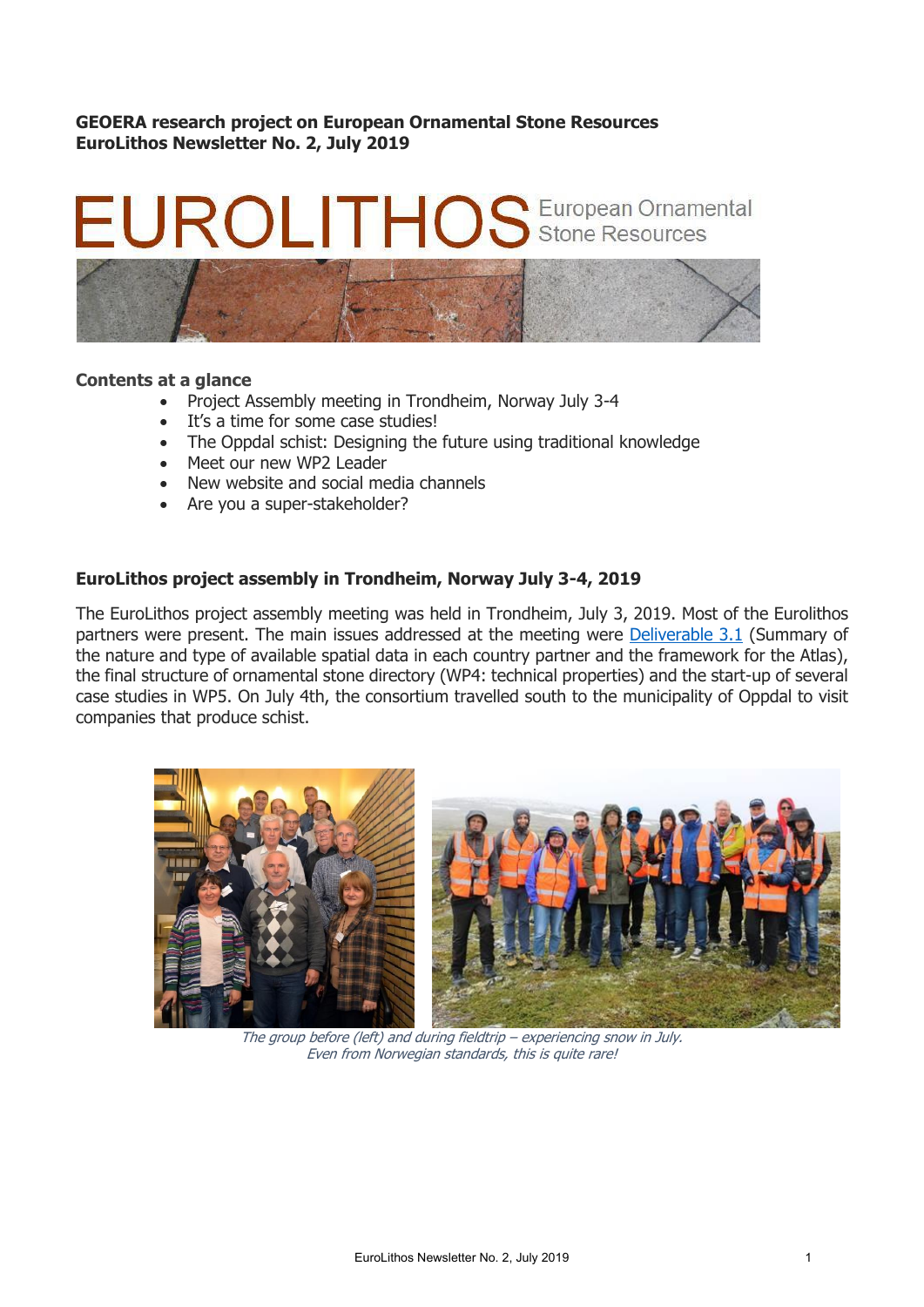#### **It's time for some case studies**

Case studies are good tools for shedding light over various aspects of a problem, and they can serve as a basis for creating new guidelines and rules for best practice. So, it's time for some case studies! Each case study will exhibit a selected Eurolithos theme: 1) Value assessment of quarry landscapes and resources, from historical values (importance to architecture and cultural landscapes) to future values; 2) Connecting stone resources with the use of stone, i.e. tools for geographical and historical information; 3) Intangible values connected to stone resources, i.e. craft traditions and how they are kept alive; 4) Other themes, including sustainable stone production. For the most part, Eurolithos partners will carry out their case studies in collaboration with industry and other institutions.

For example, one case study will focus on the rich stone-built heritage of the Adriatic coast, where local limestone resources are the key to maintaining and preserving heritage, but no raw resources are available for this task, due to other land use priorities. How should we respond to this challenge? More information about these case studies is [coming soon.](https://www.eurolithos.org/copy-of-deliverables)



# deteriorate? (photo delivered by Matevž Novak)

Traditional houses built of platy limestone at the Adriatic coast. Should they be abandoned and left to

### **The Oppdal schist: Designing the future using traditional knowledge**

Schist that can be split along natural cleavage planes into either thick or thin slabs is a common and important stone resource in Norway. One of the most important schist deposits in Norway is located close to the village of Oppdal, Trøndelag county. While schist has been produced in Oppdal for a few centuries, the craft of extracting and splitting schist slabs can be traced back about one thousand years. Today, three companies produce schist for both traditional and innovative applications. The story of schist production in Oppdal suggests that past traditions are an integral to achieving the goal of a sustainable future. The Oppdal Schist is the main building stone of the newly built [Norwegian National](http://nasjonalmuseet.no/en/exhibitions_and_events/events/mellomstasjonen/About+the+new+National+Museum.b7C_wRDOZJ.ips)  [Museum.](http://nasjonalmuseet.no/en/exhibitions_and_events/events/mellomstasjonen/About+the+new+National+Museum.b7C_wRDOZJ.ips) Two companies, [Oppdal Sten](http://www.oppdalsten.no/) and [Minera Skifer,](https://mineraskifer.com/) have agreed to participate in a Eurolithos case study.



Left: Breaking the schist slab along a straight line looks like magic but belongs to a very old craft tradition. Right: modern quarry.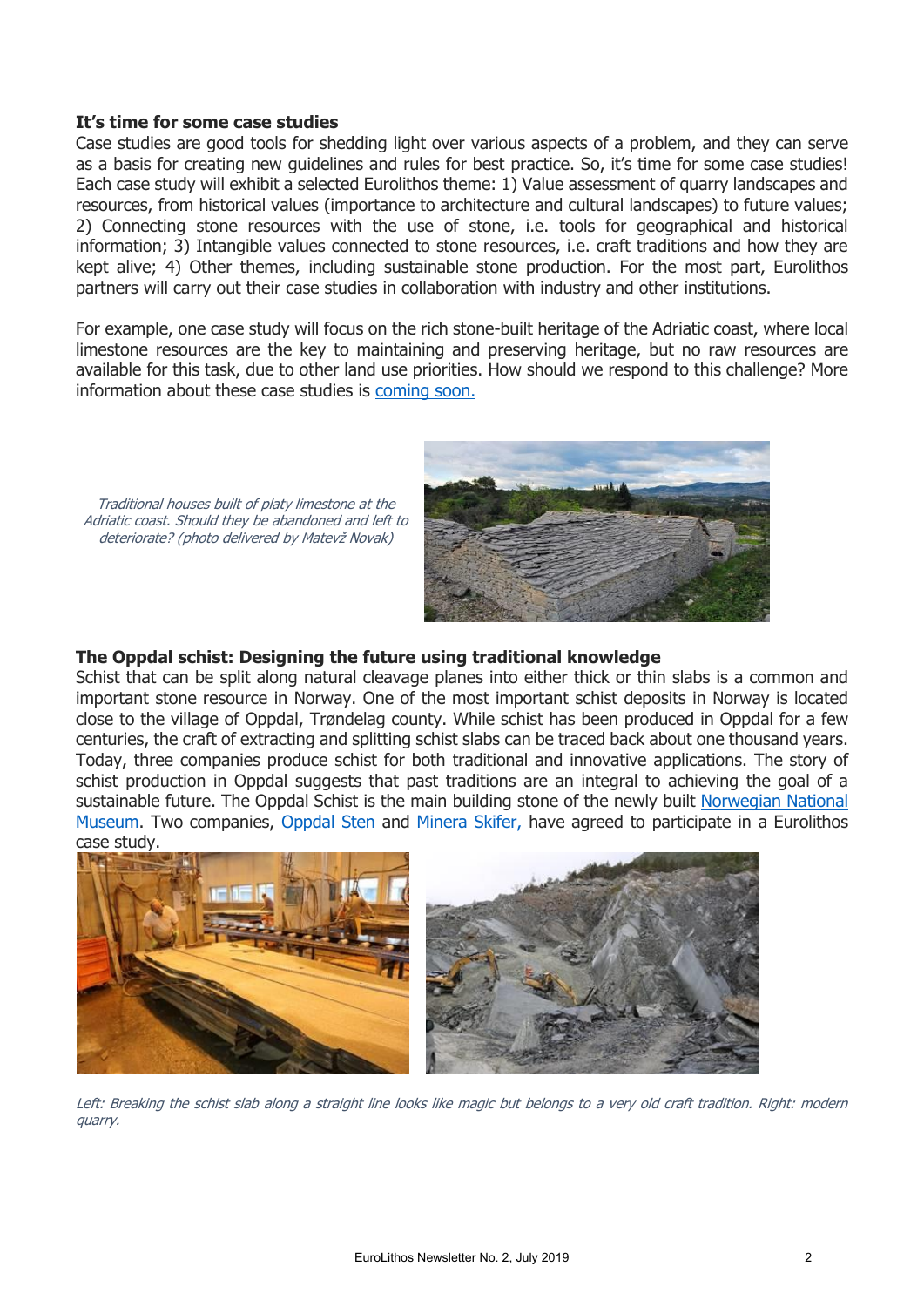## **Meet our new leader of WP2: Dissemination and Communication**



Jakob Keiding, past WP2 leader, has left Norway for a new post in Denmark. Thank you, Jakob for your important contribution to EuroLithos. Anne Liinamaa-Dehls has taken over as WP2 Leader. Since 1997, she with has worked with communication and dissemination activities. She has served as Executive Secretary of the Office of Permanent Secretariat of the International Union of Geological Sciences [\(IUGS\)](http://www.iugs.org/) in Trondheim (then Beijing), and is familiar with a broad range of activities and key institutions in the global geological community. Anne will be the main contact point for stakeholders, for web issues and social media.<mailto:ald@ngu.no>

#### **New EuroLithos website and social media channels**

You may now find information about EuroLithos activities on several online platforms. The [GeoEra](http://geoera.eu/projects/eurolithos1/)  [project website](http://geoera.eu/projects/eurolithos1/) provides you basic information about this and other GeoEra projects. Or you can go directly to the [EuroLithos webs](http://www.eurolithos.org/)ite. Facebook users please follow our [page](https://www.facebook.com/europeanstonestories) dedicated to the Eurolithos themes, activities and results. And those who our active on Twitter follow can find the EuroLithos [Twitter](https://twitter.com/eurolithos)  [feed here.](https://twitter.com/eurolithos) We invite all members in the European ornamental stone community to contribute material to help us make these platforms dynamic and join us in promoting activities on this topic.



Screen Capture: http://www.eurolithos.org

#### **Are you a super-stakeholder?**

Some of you have expressed interest of being more involved in the project then just as stakeholders. Thank you for your interest! You might consider participating in case studies, or providing knowledge of critical to completing our [Work Packages.](https://www.eurolithos.org/blank-page) If you sign up, please note that we will be calling upon your contribution. Please send your comments to Anne Liinamaa-Dehls<mailto:ald@ngu.no>

#### **Send us your suggestions for news items**

Please help to develop and keep this newsletter vibrant by sending all your news and views, meeting announcements, links to recent publications, photos, etc. to Anne Liinamaa-Dehls<mailto:ald@ngu.no>